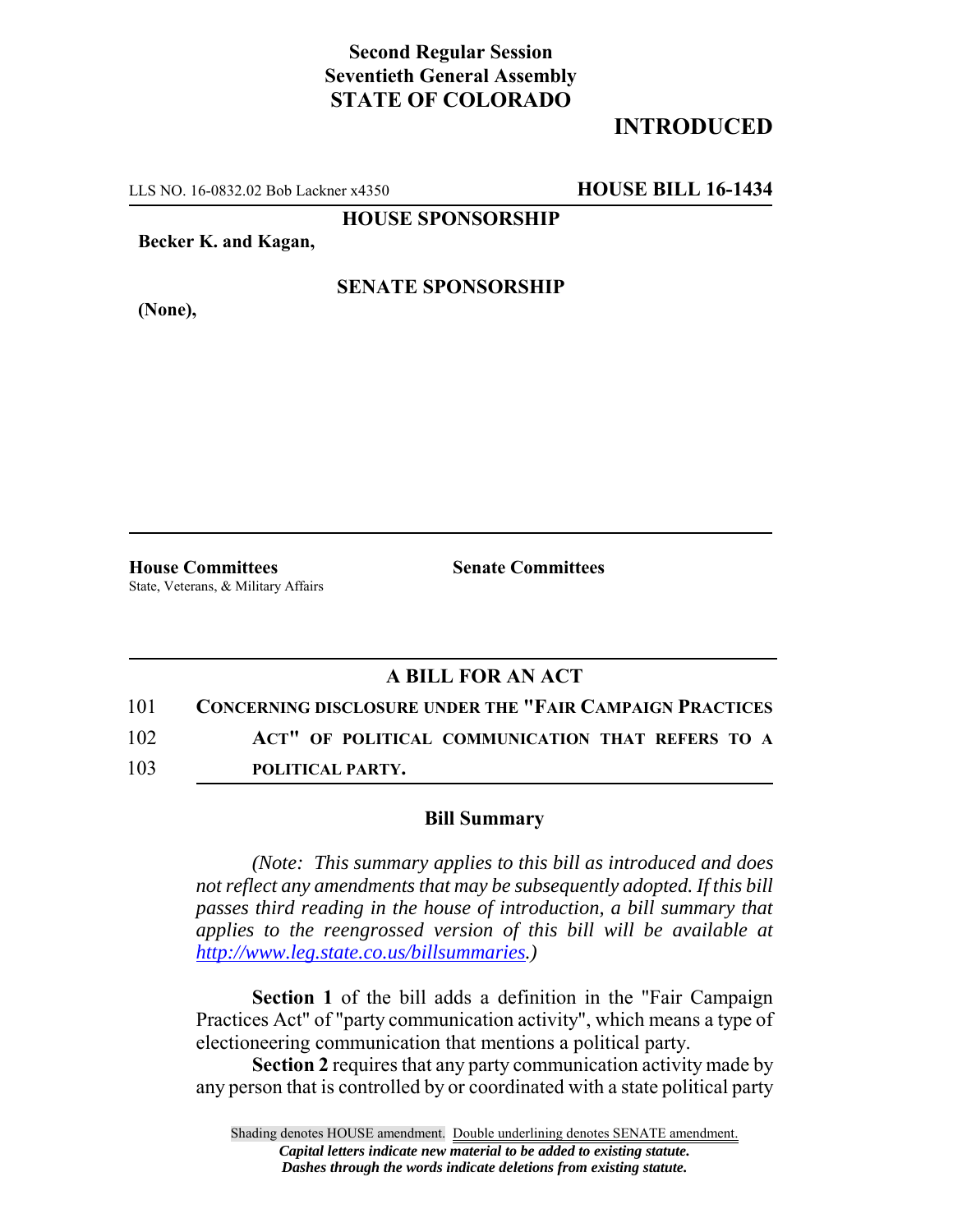be reported by both the person undertaking the party communication activity and the coordinating state political party.

**Section 3** makes large party expenditures on party communication activity subject to the same disclosure requirements as standard electioneering communications.

 *Be it enacted by the General Assembly of the State of Colorado:* **SECTION 1.** In Colorado Revised Statutes, 1-45-103, **add** (12.9) as follows: **1-45-103. Definitions.** As used in this article, unless the context otherwise requires: (12.9) (a) "PARTY COMMUNICATION ACTIVITY" MEANS ANY COMMUNICATION MADE BY A PERSON OTHER THAN A POLITICAL PARTY THAT: (I) IS BROADCASTED BY TELEVISION OR RADIO, PRINTED IN A NEWSPAPER OR ON A BILLBOARD, DIRECTLY MAILED OR DELIVERED BY HAND TO PERSONAL RESIDENCES, OR OTHERWISE DISTRIBUTED THAT: (A) UNAMBIGUOUSLY REFERS TO A POLITICAL PARTY OR ANY CANDIDATE WHO IS AFFILIATED WITH THE POLITICAL PARTY; (B) IS BROADCASTED, PRINTED, MAILED, DELIVERED, OR DISTRIBUTED WITHIN THIRTY DAYS OF A PRIMARY ELECTION OR SIXTY DAYS BEFORE A GENERAL ELECTION; AND (C) IS BROADCASTED TO, PRINTED IN A NEWSPAPER FOR, DISTRIBUTED TO, MAILED TO, DELIVERED BY HAND TO, OR OTHERWISE DISTRIBUTED TO AN AUDIENCE THAT INCLUDES MEMBERS OF THE ELECTORATE IN THAT PRIMARY OR GENERAL ELECTION; OR **(II) EXPRESSLY ADVOCATES FOR THE ELECTION OR DEFEAT OF A**  POLITICAL PARTY. (b) A PARTY COMMUNICATION ACTIVITY IS MADE WHEN THE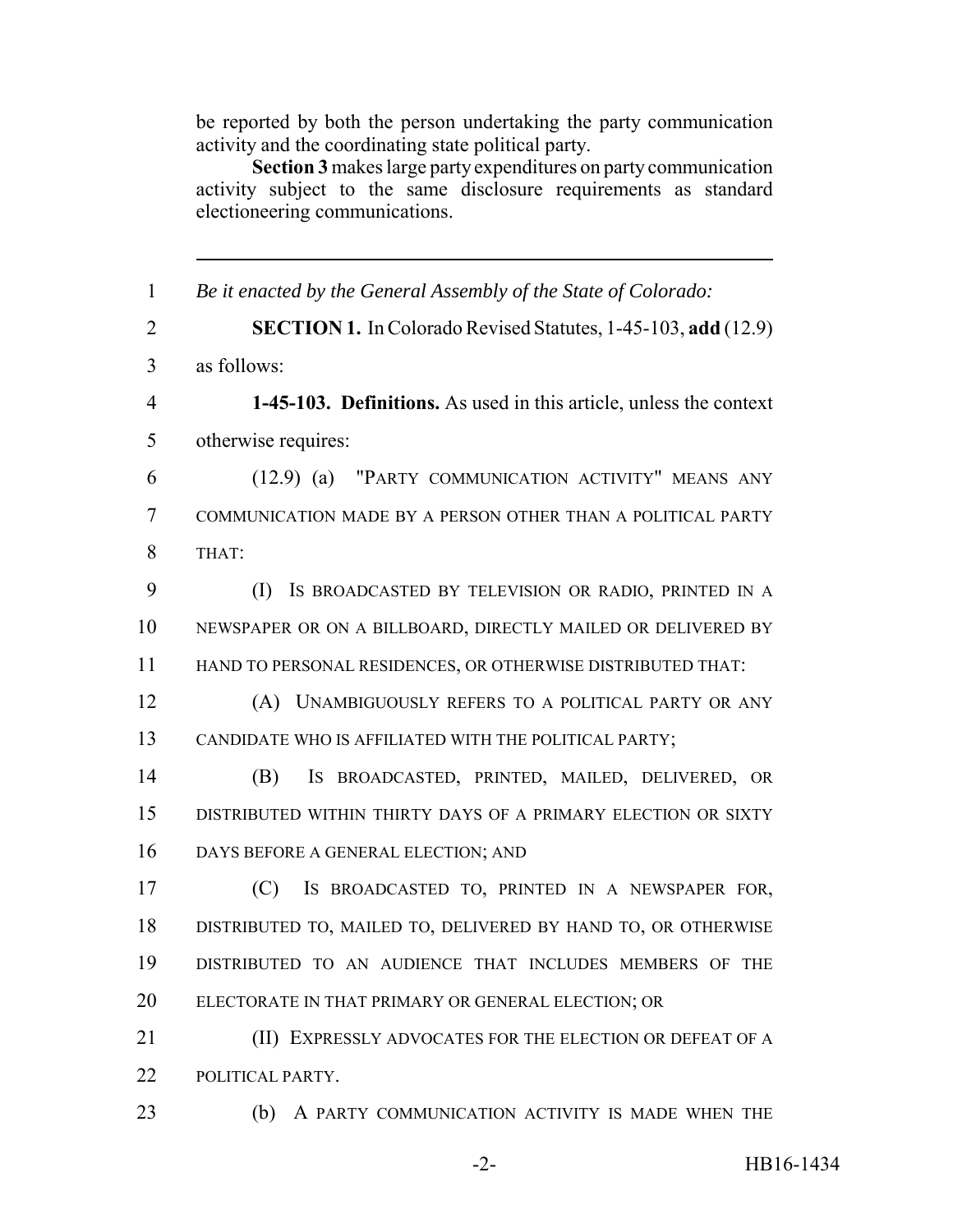ACTUAL SPENDING OCCURS OR WHEN THERE IS A CONTRACTUAL AGREEMENT REQUIRING SUCH SPENDING AND THE AMOUNT IS DETERMINED.

(c) "PARTY COMMUNICATION ACTIVITY" DOES NOT INCLUDE:

 (I) ANY NEWS ARTICLES, EDITORIAL ENDORSEMENTS, OPINION OR COMMENTARY WRITINGS, OR LETTERS TO THE EDITOR PRINTED IN A NEWSPAPER, MAGAZINE, OR OTHER PERIODICAL NOT OWNED OR CONTROLLED BY A CANDIDATE OR POLITICAL PARTY;

 (II) ANY EDITORIAL ENDORSEMENTS OR OPINIONS AIRED BY A BROADCAST FACILITY NOT OWNED OR CONTROLLED BY A CANDIDATE OR POLITICAL PARTY; OR

 (III) SPENDING BY PERSONS, OTHER THAN POLITICAL PARTIES, POLITICAL COMMITTEES, SMALL DONOR COMMITTEES, INDEPENDENT EXPENDITURE COMMITTEES, OR POLITICAL ORGANIZATIONS IN THE REGULAR COURSE AND SCOPE OF THEIR BUSINESS OR PAYMENTS BY A MEMBERSHIP ORGANIZATION FOR ANY COMMUNICATION SOLELY TO MEMBERS AND THEIR FAMILIES.

 **SECTION 2.** In Colorado Revised Statutes, **add** 1-45-104.5 as follows:

 **1-45-104.5. Treatment of coordinated party communication activity.** ANY PARTY COMMUNICATION ACTIVITY MADE BY ANY PERSON 22 THAT IS CONTROLLED BY OR COORDINATED WITH A STATE POLITICAL PARTY SHALL BE REPORTED BY BOTH THE PERSON UNDERTAKING THE PARTY COMMUNICATION ACTIVITY AND THE COORDINATING STATE POLITICAL PARTY IN ACCORDANCE WITH SECTION 1-45-108.

 **SECTION 3.** In Colorado Revised Statutes, 1-45-108, **amend** (1) (a) (III) as follows: